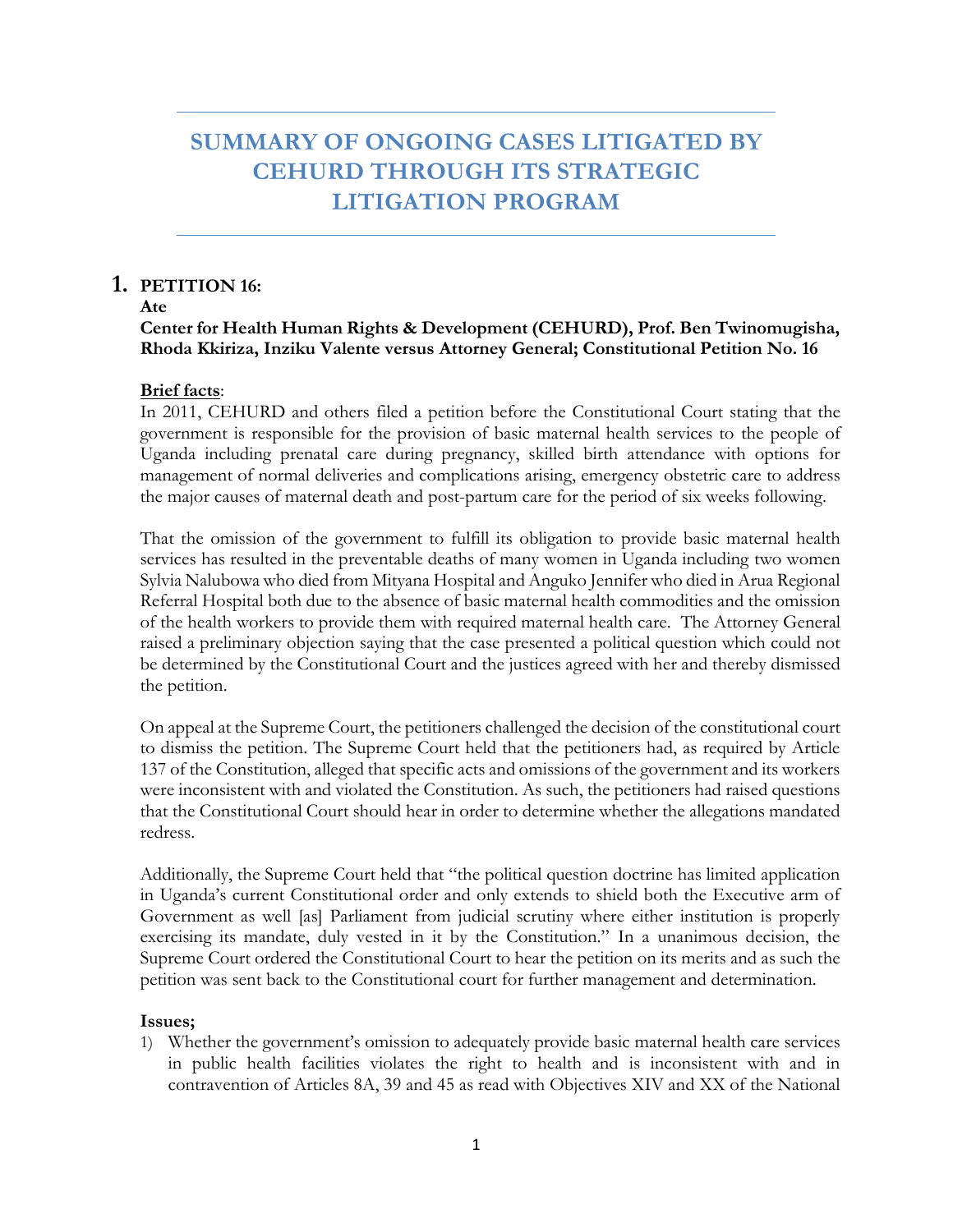Objectives and Directive Principles of State Policy of the Constitution of the Republic of Uganda?

- 2) Whether the government's omission to adequately provide basic maternal health care services in public health facilities violates the right to life and is inconsistent with and in contravention of Article 22 of the Constitution of the Republic of Uganda?
- 3) Whether the government's omission to adequately provide basic maternal health care services in public health facilities violates the rights of women and is inconsistent with and in contravention of Articles 33 (1), (2), (3) of the Constitution of the Republic of Uganda?
- 4) Whether the government's omission to adequately provide Emergency Obstetric Care services in public health facilities violates the rights of women and is inconsistent with and in contravention of Articles 8A, 22, 33 (1), (2), and (3), 45, 287 as read with Objectives XIV and XX of the National Objectives and Directive Principles of State Policy of the Constitution of the Republic of Uganda?
- 5) Whether the government's omission to adequately provide emergency obstetric care in public health facilities resulting into obstetric injury subjects women to inhuman and degrading treatment and is inconsistent with and in contravention of Articles 24 and 44 (a) of the Constitution of the Republic of Uganda?

#### **Status**

- 1) Scheduling completed
- 2) Awaiting fixing hearing date

# **2. PETITION 22**

# **Center for Health Human Rights & Development(CEHURD), Action Aid Uganda (AAU), Food Rights Alliance (FRA), SEATINI versus Attorney General; Constitutional Petition no. 22/2015**

#### **Brief facts**

CEHURD and others filed a petition in the Constitutional court challenging the legality of the Plant Variety Protection Act 2014 on the following grounds;

- 1) That the content and manner of legislation of the Plant Variety Protection Act is inconsistent and in contravention of Article  $2(1)$  &  $(2)$ , 8A, 26, 38, 88, 94 (1) and Principle II (i), XIV(b), Objective XXII (a) of the National Objectives and Directive Principles of State Policy of the Constitution of Uganda.
- 2) That the process and procedures of enactment of the Plant Variety Protection Act, 2014 on December 20, 2013 by the  $9<sup>th</sup>$  Parliament is inconsistent with and in contravention of the provisions of the Articles 2(1) & (2), 88 and 94 (1) of the Constitution of the Republic of Uganda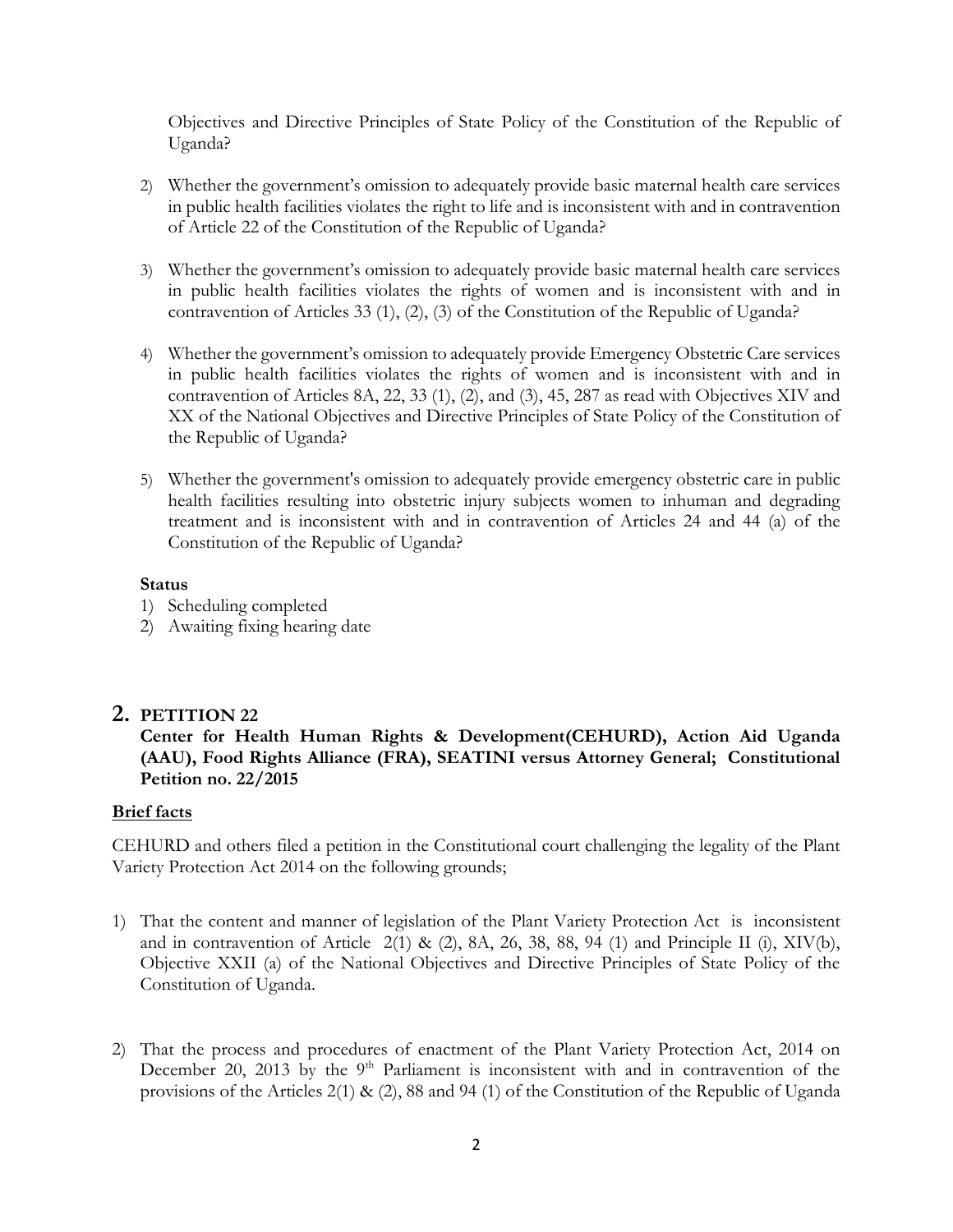and Rule 23 of the Parliamentary Rules of Procedure in as far as the speaker did not determine whether there was the prerequisite quorum.

3) That section 13(a) and (b) and section 15 (a), (b), (c) and (e) of the Plant Variety Protection Act, 2014 are inconsistent with the Principle of exhaustion of the rights and the right to property under Article 26 of the Constitution in as far as they prohibit the production and selling of reproductive material of plants of a plant variety.

#### **Issues**

- 1) Whether the passing of the Plant Variety Protection Act 2014 without determining whether there was a requisite quorum was inconsistent with and in contravention of Articles 2(1) & (2), 88 and 94 (1) of the Constitution of the Republic of Uganda and Rule 23 of the Parliamentary Rules of Procedure?
- 2) Whether the enactment of the Plant Variety Protection Act, 2014 without the participation of the communities to be affected by the Act was inconsistent with and in contravention of Principle XIV of the National Objectives and Directive Principles of State Policy and Article 8A and 38 of the Constitution?
- 3) Whether sections 13(a) and (b) and section 15 (a), (b), (c) and (e) of the Plant Variety Protection Act, 2014 are inconsistent with the Principle of exhaustion of the rights and the right to property under Article 26 of the Constitution of Uganda.
- 4) Whether the Petitioners are entitled to the declarations sought?

#### **Status**

- 1) Awaiting fixing for hearing
- 2) Judgment pending

# **3. MENGO CASE**

 **Center for Health Human Rights & Development(CEHURD), Nantumbwe Ritah, Kitaka Ronald versus The registered trustees of Mengo Hospital , Medical Director Mengo Hospital, Dr. William Bukenya- Deputy Medical Director, Nassazi Sylvia, Namuli Sophie, Dr.Martha Namusobya ; HCCS No. 176/2015**

#### **Brief facts:**

 Ritah Nantumbwe (second plaintiff) went to Mengo Hospital to deliver a baby by caesarian section. She was admitted in Albert Cook building and was informed by a nurse that she and the expected baby were in good condition. After the baby was born, the fifth defendant Ms. Namuli Sophie a student nurse who was not under supervision came to the admission room with two syringes.

She injected Rita's baby with the bigger syringe whereupon the baby turned blackish. The baby gasped and cried as the student nurse stood in bewilderment. The baby was rushed to emergency room and later the nursery where he died.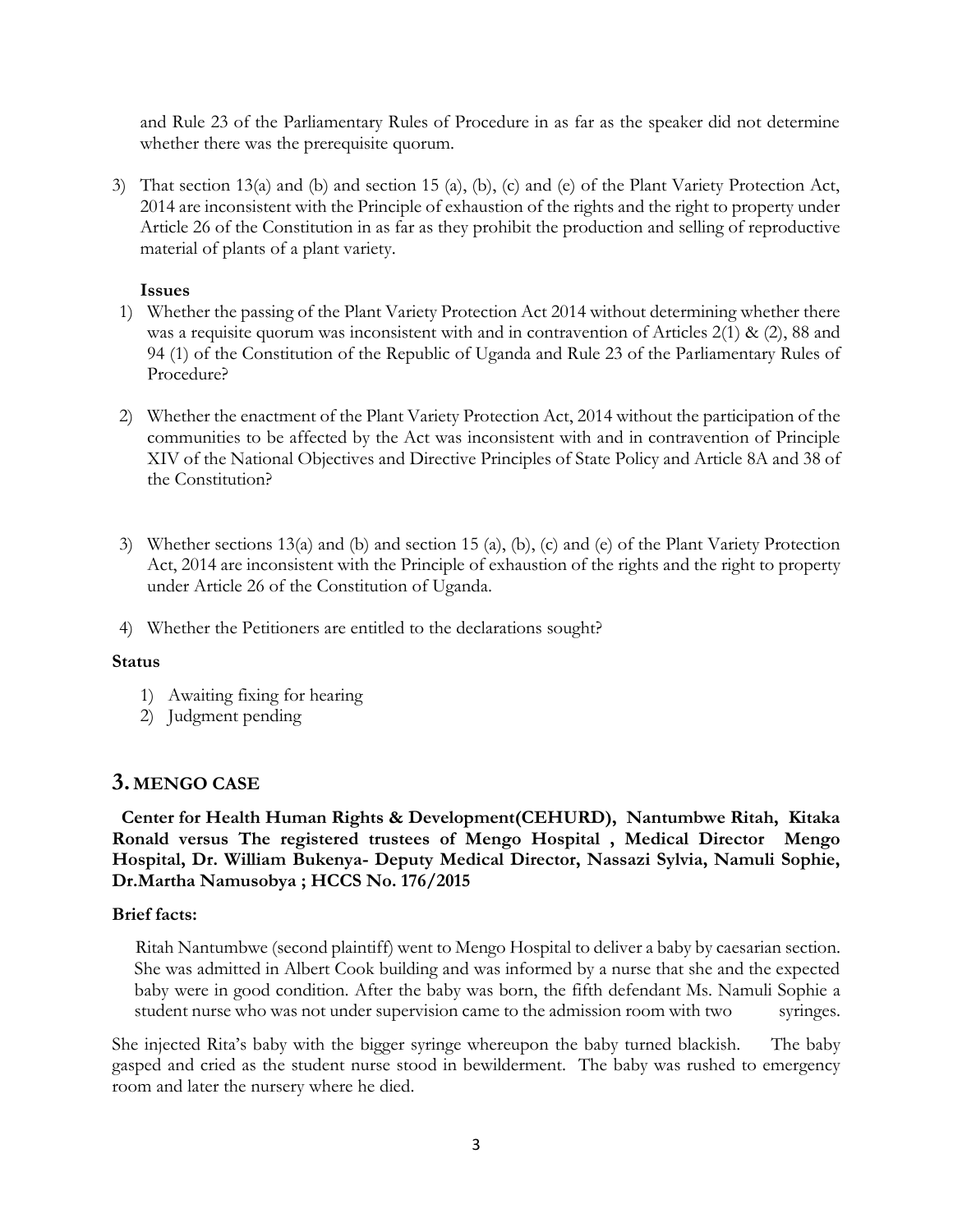#### **Issues to be determined by the court**

- 1) Whether the failure by the first, second and third defendants to ensure that the fifth defendant was supervised while administering treatment to the second plaintiff and the deceased baby is a violation and threat to the right to life guaranteed by Article 22(1) of the 1995 Constitution?
- 2) Whether the failure by the first, second and third defendants to ensure that the second plaintiff and the deceased baby receive the appropriate health care is a violation of the right to access quality health care contrary to Articles 8A and a violation and threat to the right to life guaranteed by Article 22(1) of the 1995 Constitution?

#### **Status**

- 1) Pending Scheduling of the case
- 2) Hearing date fixed for 14th December 2016

# **4. MULAGO- LOST BABY CASE**

# **Center for Health, Human Rights & Development(CEHURD), Mubangizi Micheal, Musimenta Jennifer versus The Executive Director Mulago Referral Hospital, Attorney General HCCS No. 212 /2013**

Brief facts:

Jennifer Musimenta, the second plaintiff gave birth to twins at Mulago National Referral Hospital. The two babies were taken for weighing but only one was returned. After constant demands that the second baby be returned, Jennifer and her husband Michael herein the third plaintiff were given a body of a dead baby.

A DNA test revealed that Jennifer and her husband Michael had no biological relation with the baby given to them by the mortuary attendant. The plaintiffs argued that failure to return the baby violated the Jennifer and Michael right's to health, family and freedom from cruel, inhuman and degrading treatment and the lost baby's right to know and be cared for by parents.

#### **Issues to be determined by the court**

- 1) Whether the defendants' acts and omissions violated the lost child's right enshrined in Article 34(1) of the Constitution?
- 2) Whether the defendant's acts and omissions violated the second and third plaintiff's rights to access health information and the right to health contrary to Articles 41(1), 8A, 45 and Objectives XX, XIV (b) of the Constitution?
- 3) Whether the defendants' acts and omissions violated the second and third plaintiffs' right to family enshrined in Article 31(4) and 31 (5) of the Constitution?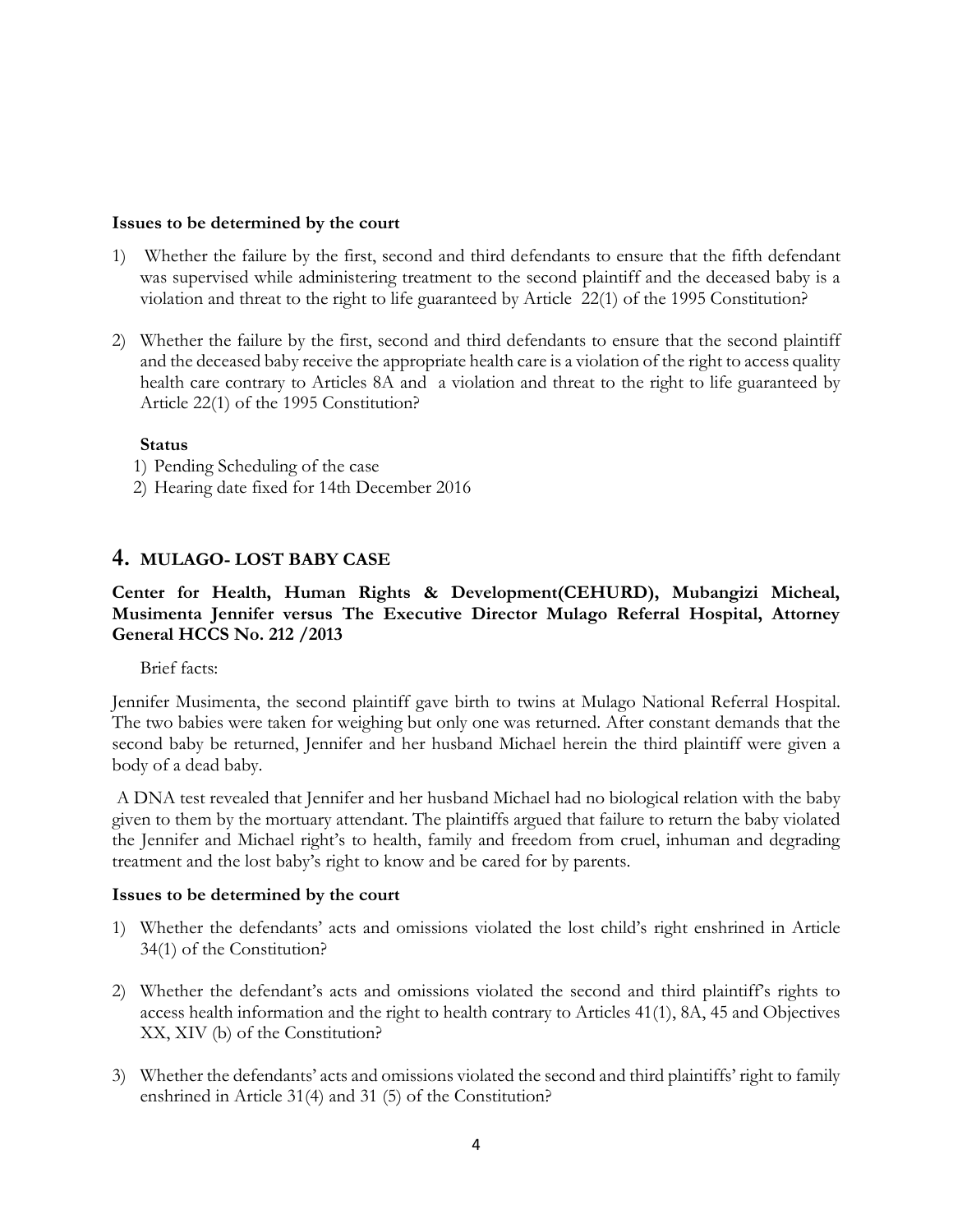4) Whether the second and third plaintiffs were subjected to cruel, inhuman and degrading treatment as well as psychological torture contrary to Article 24 and 44 (a) of the Constitution? **Status**

Awaiting Judgment Judgment date 16<sup>th</sup> January 2017

# **5. KIBOGA CASE-Kasumba Simon Peter versus Kiboga District Local Government' Uganda Human Rights Commission Complaint No. 32/2016**

This complaint is lodged by Kasumba Simon Peter against Kiboga District Local Government on behalf of his spouse Joyce Bundoli who is now deceased. On the fateful morning of  $7<sup>th</sup>$  May 2015, Joyce was taken to Kiboga General Hospital for obstetric care and management to deliver a child.

As Joyce experienced labour pains, she requested the hospital attendant and mid wife to administer the IV drip and attend to her. The mid wife ignored Joyce's constant requests and took several hours without attending to her.

That evening Joyce felt something burst in her womb occasioning excruciating heat and pain in her lower abdomen. The midwife did not call in the doctor to examine Joyce till about 3am when her condition had worsened. The doctor requested that Joyce be referred to Hoima Hospital.

At Hoima hospital, Joyce was examined by a team of health workers who said that Joyce's uterus had ruptured, the unborn baby had died and Joyce's chances of survival were minimal.

Joyce later died at Hoima hospital.

# **Issues to be determined by the court**

- a) Whether the failure by Kiboga General Hospital to provide adequate and timely emergency obstetric care to the deceased violated her rights to life and health contrary to Articles 20, 22(1), 24, 33(3), 31 (4) & (5), 34(1), 8A, 45 and Objectives XIV & XX of the National Objectives and Directive Principles of State Policy of the Constitution of the Republic of Uganda, S.30 (1) & (2) of the Health Service Commission Act and Sections 1, 4, 5, 13 & 14 of Ministry of Health Patients' Charter?
- b) Whether the actions and omissions of Kiboga General Hospital violated the rights of the complainant and his children's rights to a family contrary to Articles 31 (4) and (5) and 34(1) and Objectives XIV & XX of the National Objectives and Directive Principles of State Policy of the Constitution of the Republic of Uganda, S.30 (1) & (2) of the Health Service Commission Act and S. 1, 4, 5, 13 & 14 of Ministry of Health Patients' Charter?
- c) Whether failure by Kiboga District Local Council to ensure that health workers of Kiboga General Hospital immediately and urgently referred the deceased mother to Hoima Regional Referral Hospital upon request by family was a violation of her freedom from torture, inhuman and degrading treatment contrary to Articles 24 and 44 (a) of the Constitution of the Republic of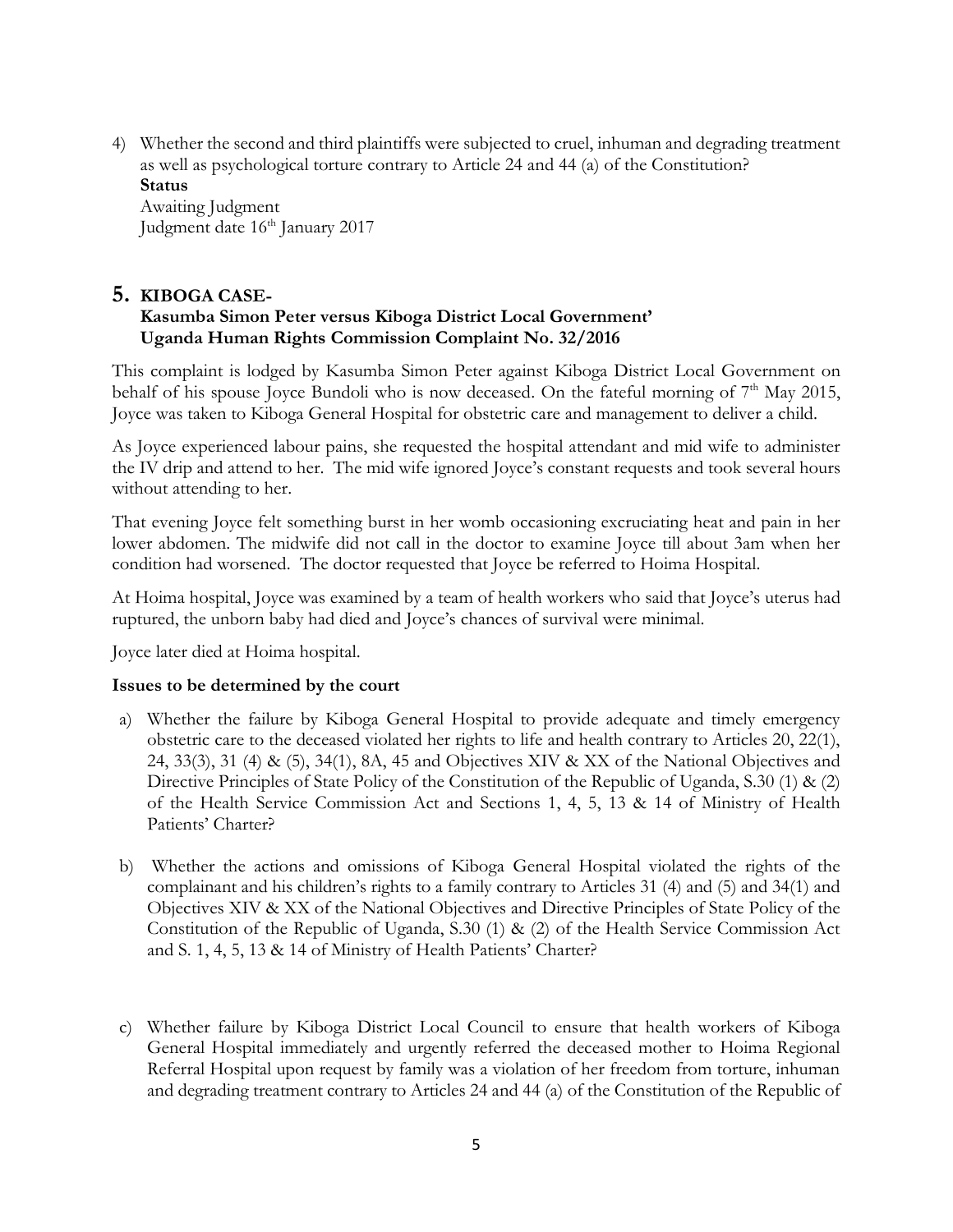Uganda, S.30 (1) & (2) of the Health Service Commission Act and S.13 & 14 of Ministry of Health Patients' Charter?

- d) Whether the complainant is entitled to punitive and general damages?
- e) Any other legal remedy as the Commission may deem fit

# **Status**

Awaiting response from the Kiboga District Local Government Awaiting hearing

# **6. BAMUTAKUDDE CASE**

# **Center for Health, Human Rights & Development (Cehurd) Versus Mukono District Local Administration, National Environment Management Authority, China Communications Construction Company; HCCS No. 189/2015**

In 2012, the National Environment Management Authority (NEMA) approved the China Communications Construction Company (CCCC) to commence stone quarrying in the villages of Bamutakudde and Kiryamuli located in Mukono District.

As a result of the blasting, the natural water stream is contaminated, the landscape has become inaccessible, and the people in the community suffer health complications from inhaling the dust and drinking contaminated water.

# **Issues to be determined by the court**

- 1) Whether the defendants' acts and omissions violated the right to health, a clean and healthy environment of the communities in Bamutakudde and Kiryamuli contrary to Articles 8A, 45, 39 and Objective XIV of National Objectives and Directive Principles of State Policy of the 1995 Constitution and section 3 of the National Environment Act Cap 153?
- 2) Whether the first and second defendants' failure to preserve the environment and protect the natural water stream in Bamutakudde and Kiryamuli villages violated the right clean and healthy environment and the public trust doctrine contrary to Articles 39, 237(2) (b) and Objective XIII of the National Objectives and Directive Principles of State Policy of the 1995 Constitution of the Republic of Uganda?
- 3) Whether the parties are entitled to the prayers sought?

# **Status**

Pending hearing; hearing scheduled for 24<sup>th</sup> October 2016

Find a qualified person to test the water at the villages of Bamutakudde and Kiryamuli.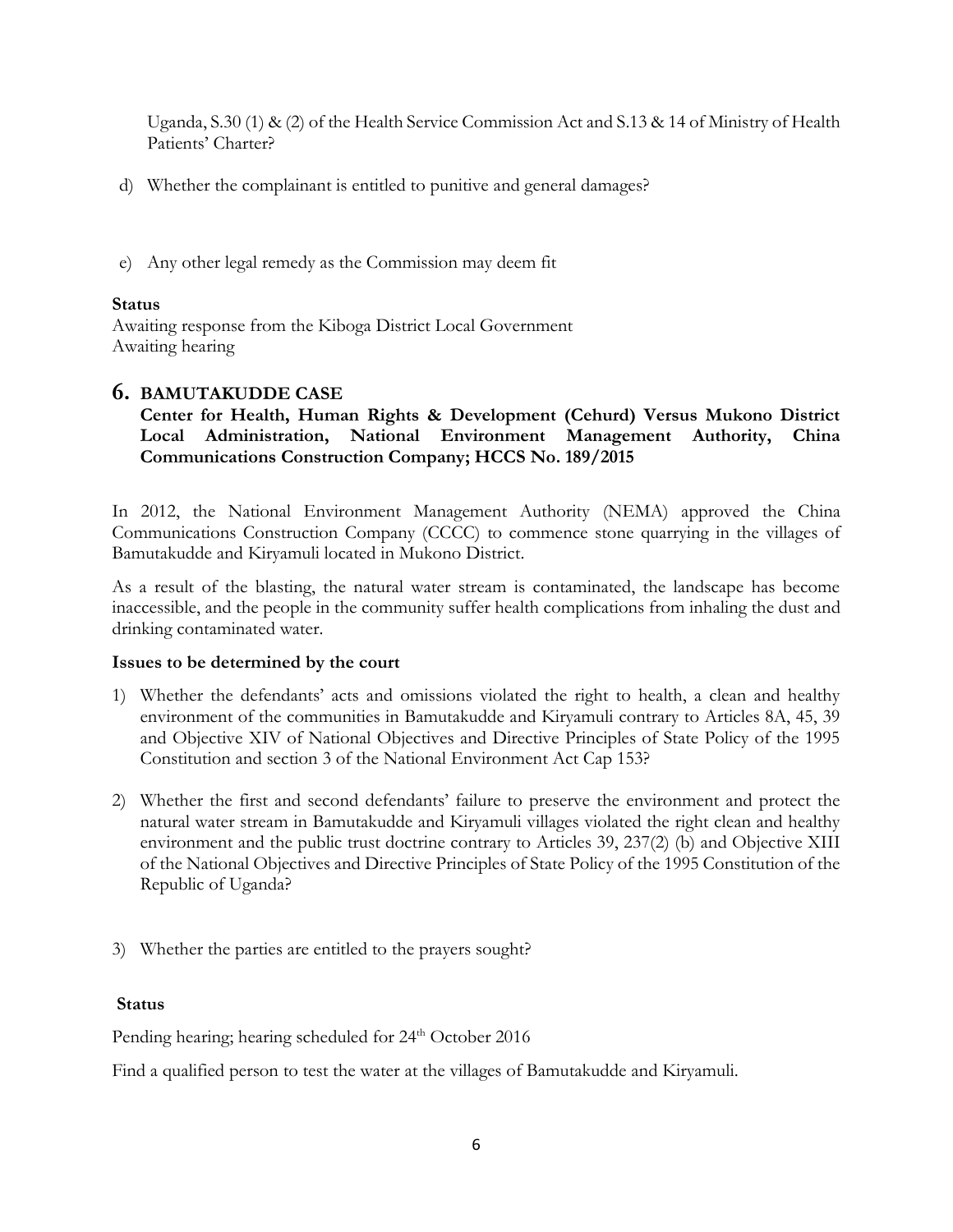# **7. OBIGAH CASE**

# **Center for Health, Human Rights & Development (CEHURD) and Rose Obigah versus International Medical Group; Civil Suit No.571 /2016**

# **Brief facts**

This case was filed by CEHURD and Rose Obigah (herein the plaintiffs) on behalf of Mr. Patrick Obiga. On the 4<sup>th</sup> day of August 2016, Patrick Obiga was admitted in the intensive care unit of International Hospital Kampala (IHK) at around 9 am after he was involved in a road accident.

His medical bills were periodically paid by family members to a tune of Ugx. 20, 134,000/= (twenty million one hundred thirty four thousand shillings). On 22<sup>nd</sup> day of August 2016, the second plaintiff was informed that Patrick had been successfully treated and could be discharged from the hospital.

The administration of IHK refused to release Patrick until he cleared the outstanding balance of the medical bills which was Ugx. 19, 514, 425  $/$  = (nineteen million five hundred and fourteen thousand four hundred and twenty five shillings).

# **Issues to be determined by the court**

- 1) Whether the imprisonment and detention of Patrick Obiga pending the payment of the outstanding balance of the medical bill is in violation of his right to personal liberty under Article 23 of the Constitution of Uganda?
- 2) Whether the imprisonment and detention of Patrick Obiga pending the payment of the outstanding balance of the medical bill is in violation of his freedom from cruel, inhuman and degrading treatment under Article 24 and 44 (a) of the Constitution of Uganda?
- 3) Whether the imprisonment and detention of Patrick Obiga pending the payment of the outstanding balance of the medical bill is in violation of the Prevention of Torture Act of the Republic of Uganda?

**Status**  Pending mediation Pending Hearing; hearing date fixed for 24th November 2016

# **8. UMEME CASE**

**Center** for **Health, Human Rights &Development(CEHURD) Versus Attorney General, Electricity Regulatory Authority, UMEME Ltd Civil Suit No.1020 /2015**

# **Brief facts;**

CEHURD instituted a case against the defendants for disconnecting power from Kiboga General Hospital. On 24<sup>th</sup> November 2015, the agents of UMEME (the third defendant) served Kiboga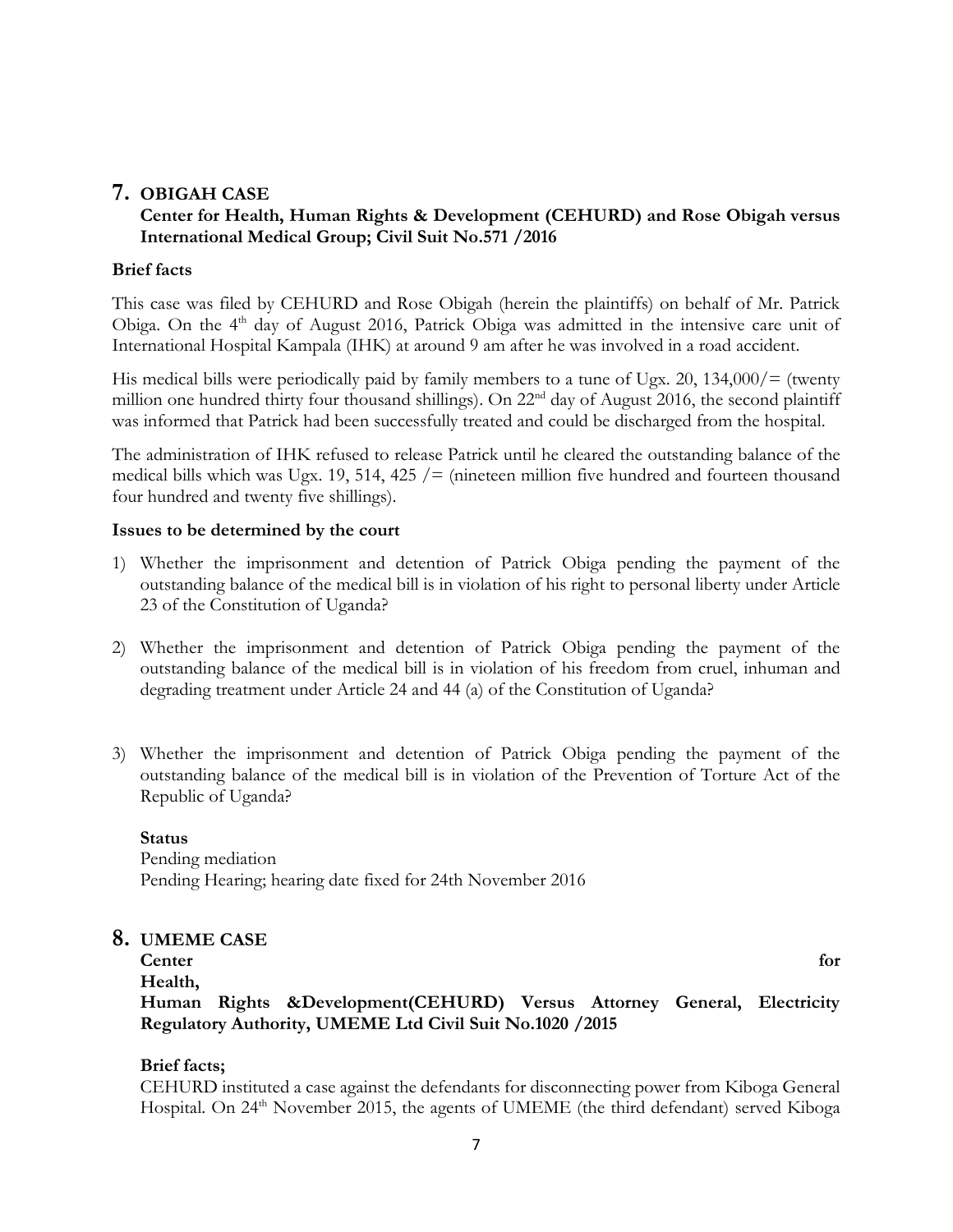Hospital with a disconnection notice and immediately disconnected electricity supply from Kiboga General Hospital.

When electricity was disconnected; delivery of health care services at Kiboga Hospital has been grossly interrupted. Machines including dental machines, CD4 machines, and oxygen concentrators were rendered redundant as they could not operate without electricity. The expectant women who went to the hospital could not access emergency obstetric care because there was no electricity supply to the theatre at Kiboga hospital.

# **Issues to be determined by the court;**

- 1) Whether a declaratory judgment that disconnection of electricity from Kiboga General Hospital, a public health facility is a violation of the right to health, and life contrary to Articles 22(1), 45, 8A and Objective XIV (b) and XX of the Constitution of the Republic of Uganda, 1995?
- 2) Whether the omission of the Ministry of Health and the  $1<sup>st</sup>$  defendant to ensure the constant and uninterrupted supply of electricity to Kiboga General Hospital is a breach of their obligation to respect, uphold and promote human rights contrary to article 20(2), and is a violation of the right to life under Article 22(1), Article 45, Article 8A and Objective XIV (b) and XX of the Constitution of the Republic of Uganda?

# **Status**

- 1) Hearing date fixed for  $1<sup>st</sup>$  November 2016
- 2) Awaiting hearing on  $1<sup>st</sup>$  November 2016 at 12:00 PM

# **9. RABIES CASE**

**Center for Health, Human Rights & Development(CEHURD), Christine Munduru, Emmanuella Anzoyo (suing through next friend Christine Munduru) Versus Wakiso District Local Government , Medical Doctor Entebbe General Hospital; Civil suit No. 170/2015**

# **Brief facts**

Emmanuella Anzoyo (the third plaintiff) was bitten by a stray dog and was rushed to Entebbe General Hospital-Public wing by her mother for medical care and treatment. She was examined by a health worker and diagnosed with rabies but was denied access to free rabies treatment.

The health workers advised that the treatment is a four-dose vaccine and each dose was availed at a cost of Ugx. 50,  $000/$  [Uganda Shillings Fifty Thousand only].

Christine Munduru (the second plaintiff) paid for the rabies vaccine to a tune totaling to Ugx. 250,000/= *[*Uganda Shillings Two Hundred Fifty Thousand only] on behalf of Emmanuella whose family was unable to afford the rabies treatment at Entebbe General Hospital

# **Issues to be determined by the court**

a) Whether the Wakiso District Local Government's failure to provide free rabies vaccine in Entebbe General Hospital (Public wing) is a threat and violation of the third plaintiff's right to access essential medicines contrary to Articles, 20, 21 (2), 22 (1), 45, 8A National Objectives XIV (b)and XX of the Constitution of the Republic of Uganda, 1995?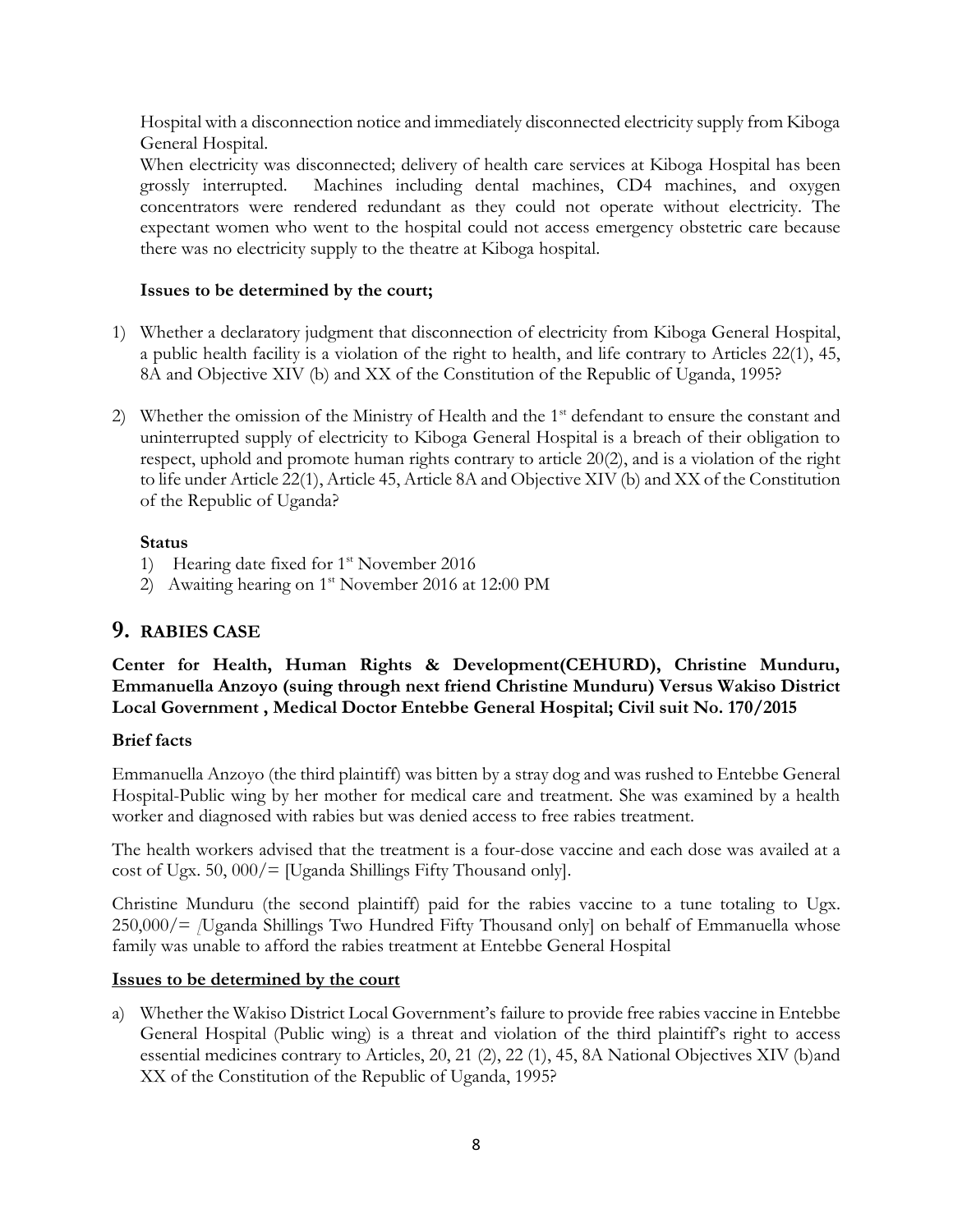- b) Whether the second defendant's acts and omissions, neglect and failure to ensure availability of free rabies vaccine in Entebbe General Hospital, is a violation of the third plaintiffs right to access essential medicines contrary to Articles,20, 21 (2), 22 (1), 45, 8A, National Objectives XIV (b)and XX of the Constitution of the Republic of Uganda, 1995?
- c) Whether the unavailability of rabies vaccines as essential medicines in Entebbe General Hospital when the third plaintiff needed it urgently violated and threatened her right to emergence health care contrary to National objectives and Directive principles of state policy XIV, XX and Articles 34 of the Constitution of the Republic of Uganda, 1995?
- d) Whether the failure of the defendants to provide the third plaintiff with anti-rabies vaccine violated the Second, third and fourth plaintiffs' right to freedom from inhuman and degrading treatment contrary to Article 24 and 44(a) of the Constitution of the Republic of Uganda, 1995?

**Status**  Hearing; 25<sup>th</sup> October 2016

# **10.BUTABIKA CASE**

# **Center for Health, Human Rights & Development (CEHURD) and Kabale Benon versus Attorney General civil suit No. 94 /2015**

# **Brief facts;**

In October 2005 and November 2010, Kabale Benon (the second plaintiff) was a patient at Butabika National Mental Referral Hospital. During his treatment at the hospital, he was locked up in a seclusion room for more than twenty four hours without any supervision whatsoever.

At the hospital, Benon was undressed and locked up in a small cold dark room measuring about 2 square meters. The room did not have any windows, source of light, beddings, a toilet or urinal. This forced Benon to urinate and defecate in the same room where he slept and also lie on the concrete-raised platform during the period in which he was under seclusion. This posed a great risk of infections to him.

This case challenges violations of the rights of patients at Butabika National Referral Hospital who are subjected to harsh conditions in the seclusion rooms.

#### **Issues for determination by the court**

- 1) Whether the lack of a toilet and other sanitation facilities in the seclusion rooms in Butabika National Referral Hospital is a violation of freedom from cruel inhuman and degrading treatment under Article 24 and 44, right to clean and healthy environment under Article 39 and under right to health under Article 45 of the Constitution of the Republic of Uganda?
- 2) Whether a lack of appropriate beddings in the seclusion rooms in Butabika National Referral hospital is a violation of the freedom from cruel inhuman and degrading treatment under Article 24 and 44 of the Constitution and the right to freedom from Torture under section 3 of the Prevention and Prohibition of Torture Act No. 3 of 2012?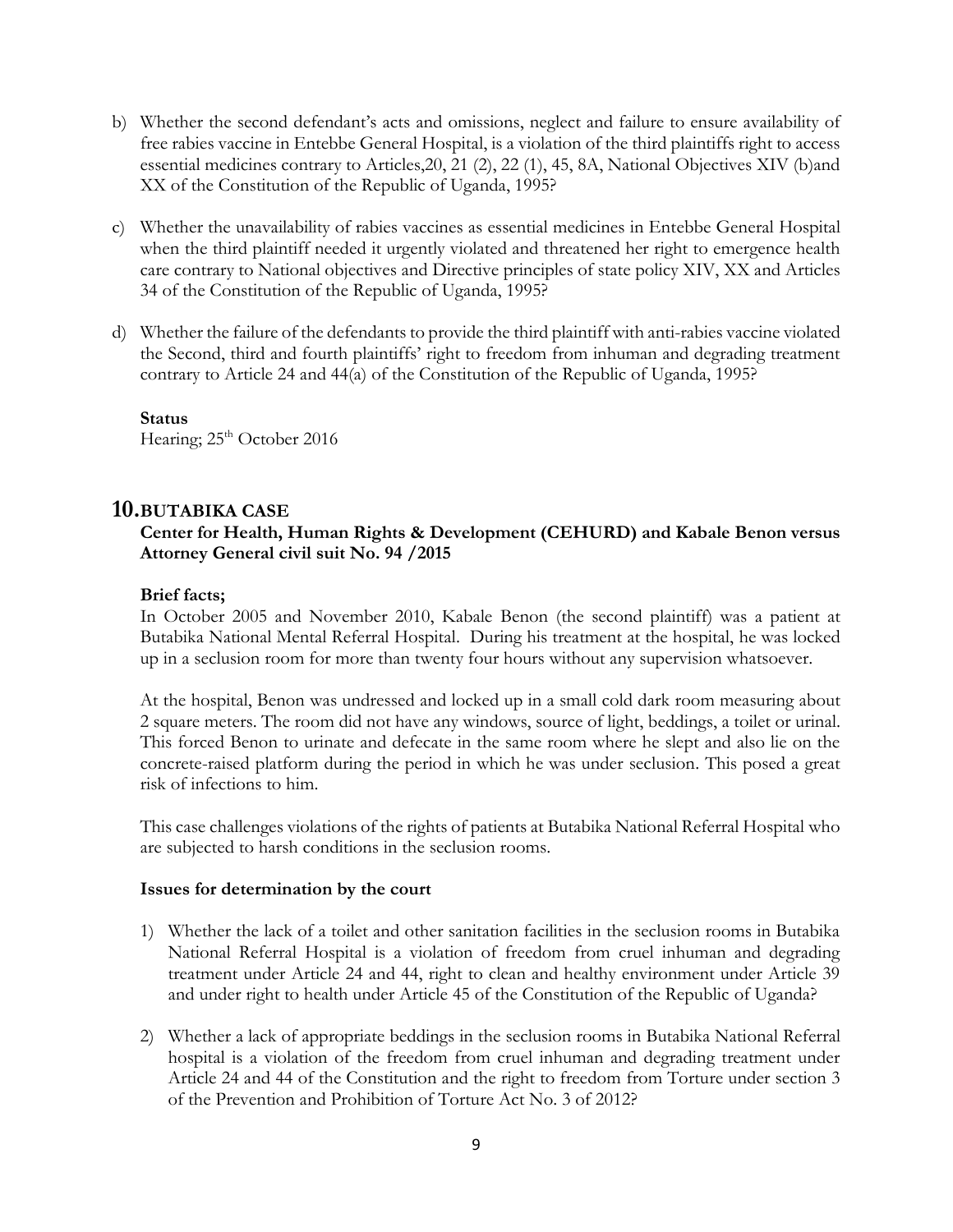- 3) Whether the act of undressing patients before detention is a violation of their right to privacy under Article 24 and 44 of the constitution, and the right to freedom from torture under section 3 of the Prevention and Prohibition of Torture Act No. 3 of 2012?
- 4) Whether the seclusion on the grounds of disability is a violation of freedom from cruel inhuman and degrading treatment under Article 24 and 44 of the Constitution and the right freedom from Torture under section 3 of the Prevention and Prohibition of Torture Act No. 3 of 2012?
- 5) Whether the detention of patients in seclusion rooms for long hours without supervision even when their violence has subsided is cruel, inhuman and degrading under Article 24 and 44 of the Constitution and is a violation of their right to personal liberty under Article 23 of the Constitution and the right to freedom from torture under section 3 of the Prevention and Prohibition of Torture Act No. 2012?
- 6) Whether the locking of patients in sealed off dark seclusion rooms without any visual or audio interaction with any person or the environment around them is a punitively unjust deprivation of personal liberty and is cruel, degrading and inhumane to extent that it violates the right to personal liberty under Article 23 of the Constitution and the right to freedom from torture under section 3 of Prevention and Prohibition of Torture Act No. 3 of 2012?

#### **Status**

1) Hearing at  $9<sup>th</sup>$  November 2016 at 9:00 am

# **11).COMPLAINT TO UGANDA MEDICAL DENTAL PRACTITIONER'S COUNCIL (UMDPC)**

#### **Center for Health, Human Rights & Development (CEHURD) and Dr. Diana Nasike versus International Medical Group**

CEHURD lodged a complaint against the International Medical Group on behalf of Dr. Diana Stella Nasike who is a full time employee of the International Medical Center, Upper Kololo Terrace.

Dr. Diana was subjected to working in a poorly ventilated Consultation room labeled 'Room 2'. This room at the International Medical Center, Upper Kololo Terrace has no window but just a small hatch sized opening. Dr. Diana Stella Nasike was exposed to a tuberculosis infection prior to November 2015 as a result of working in a non- ventilated working environment.

Although Dr. Diana requested to be moved from the poorly ventilated room, she was told that there was no space as the alternate available office space was in use by the clinic's manager who needed to make a good impression on customers that regularly visited the clinic.

Dr. Diana's requests to human resource manager of IMC that she be moved to work in different room were futile even after she was diagnosed with active tuberculosis. In addition to being poorly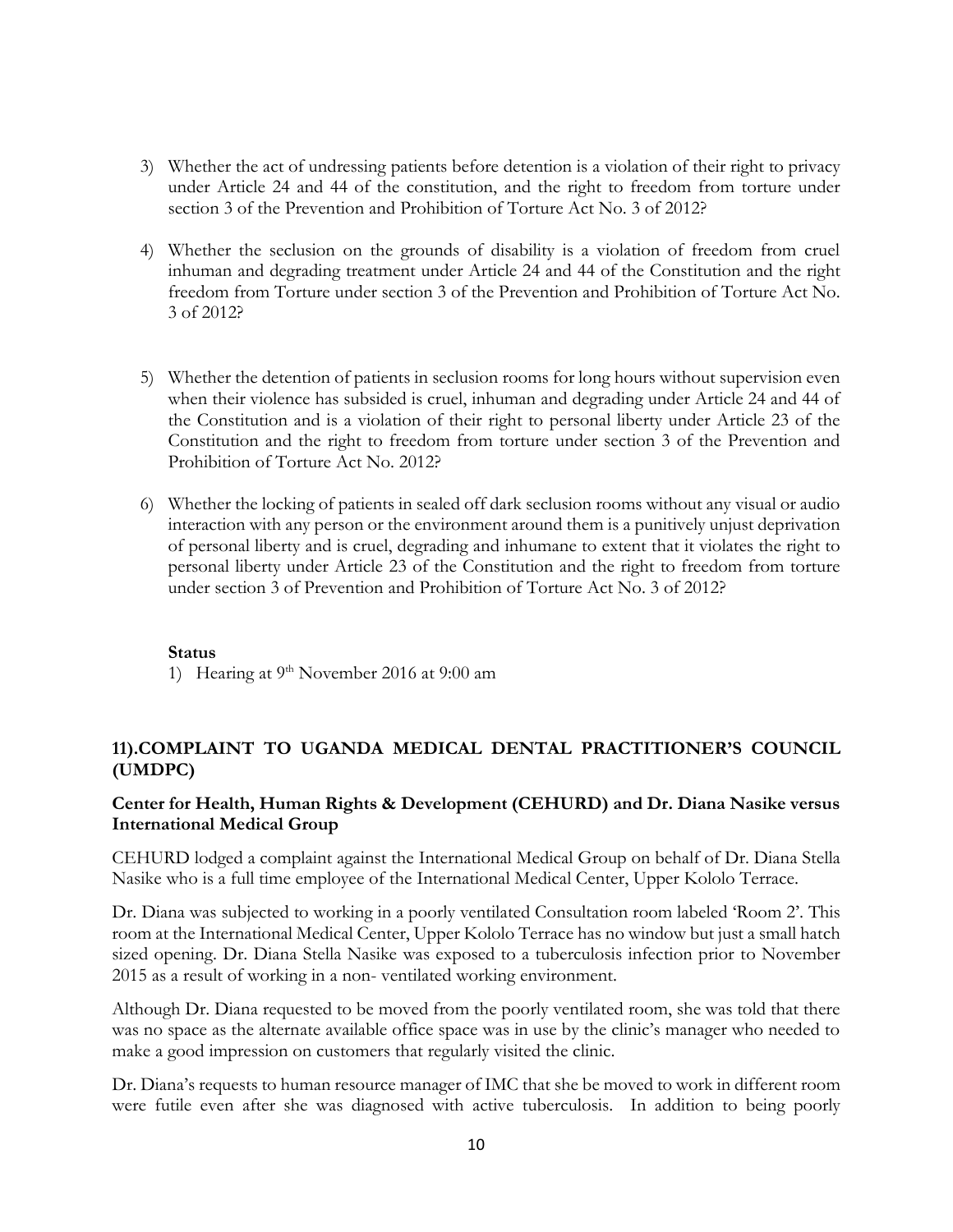ventilated, the room violates privacy of patients as it exposes patients to outsiders who observe and listen in while patients are being treated.

# **Issues to be determined by the UMDPC**

- 1) Whether failure by International Medical Group to provide a well ventilated room violated the complainant's right to health and work in a clean and healthy environment as guaranteed in Article 8A, 39 and Article 45 of the Constitution?
- 2) Whether failure by International Medical Group to provide a well ventilated room threatened the complainant's right to life as guaranteed in Article 22(1) the Constitution?

# **Status**

1) Awaiting hearing

# 12) **ACCESS TO INFORMATION REQUESTS**

# **CENTER FOR HEALTH HUMAN RIGHTS & DEVELOPMENT (CEHURD) VERSUS THE NATIONAL ENVIRONMENT MANAGEMENT AUTHORITY, THE EXECUTIVE DIRECTOR, THE NATIONAL ENVIRONMENT MANAGEMENT AUTHORITY, MISC.CAUSE NO.210 OF 2015**

On the 14<sup>th</sup> day of April 2015, the CEHURD (Applicant) together with a one Wakkaabu Geoffrey Kiwanuka filed three (3) Access to information requests to the second respondent under the Access to Information Act, 2005 for an Environmental Impact Assessment report, an Initial Environment Audit Report and public comments received prior to the issuing of the Certificate of Approval of Environment Impact Assessment No NEMA/EIA/4505 to China Communications Construction Company Ltd.

On the same day, the respondents acknowledged receipt of the Applicants' requests; but deliberately and without any reasonable excuse refused to answer the requests whatsoever.

When the Respondents failed or refused to respond to the Applicant's request; the Applicant through its lawyers' Dalumba Advocates (formerly Kabanda & co. Advocates) brought this application under section 37 of the Access to Information Act on December 4, 2015 against the Respondents requesting this Honourable Court to make the following orders that;

- a) The failure of the respondents to comply with the Access to Information requests made by the Applicant was unlawful,
- b) The documents requested by the Applicant are public documents which the respondents were obliged to provide upon request,
- c) The first respondent should immediately avail to the Applicant all of the documents requested and
- d) The first respondent should take immediate action to make all approved Environmental Impact Assessment reports readily available and accessible on their website.

# **Issues to be determined by the court**

a) Whether the failure of the respondents to comply with the Access to Information requests made by the Applicant was unlawful?